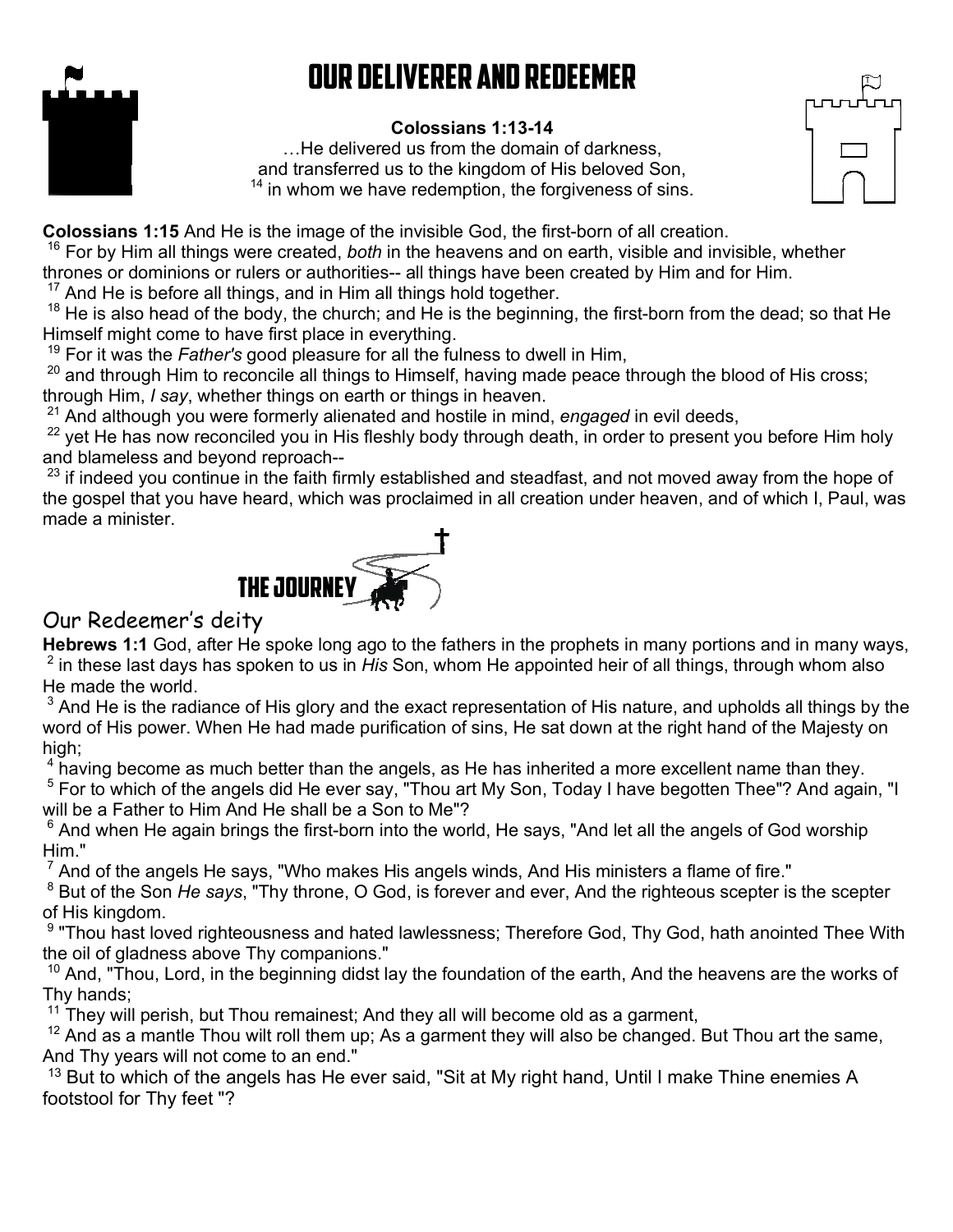**Philippians 2:5** … although He existed in the form of God, did not regard equality with God a thing to be grasped,

<sup>7</sup> but emptied Himself, taking the form of a bond-servant...

**John 1:1** In the beginning was the Word, and the Word was with God, and the Word was God.

**John 20:28** Thomas answered and said to Him, "My Lord and my God!"

**John 8:58** Jesus said to them, "Truly, truly, I say to you, before Abraham was born, I am."

**John 14:9** …He who has seen Me has seen the Father…

**Mark 2:5** And Jesus seeing their faith said to the paralytic, "My son, your sins are forgiven."

 $6$  But there were some of the scribes sitting there and reasoning in their hearts,

 $\mathrm{^{7}}$  "Why does this man speak that way? He is blaspheming; who can forgive sins but God alone?"

**Matthew 14:33** And those who were in the boat worshiped Him, saying, "You are certainly God's Son!" (See also Revelation 5)

## Our Redeemer's plan

**1 Peter 1:10** … the prophets who prophesied of the grace that *would come* to you made careful search and inquiry,

 $11$  seeking to know what person or time the Spirit of Christ within them was indicating as He predicted the sufferings of Christ and the glories to follow.

**Luke 24:25** And He said to them, "O foolish men and slow of heart to believe in all that the prophets have spoken!

 $26$  "Was it not necessary for the Christ to suffer these things and to enter into His glory?"

 $27$  And beginning with Moses and with all the prophets, He explained to them the things concerning Himself in all the Scriptures.

**Acts 2:22** "Men of Israel, listen to these words: Jesus the Nazarene, a man attested to you by God with miracles and wonders and signs which God performed through Him in your midst, just as you yourselves know--

<sup>23</sup> this *Man*, delivered up by the predetermined plan and foreknowledge of God, you nailed to a cross by the hands of godless men and put *Him* to death.

 $24$  "And God raised Him up again, putting an end to the agony of death, since it was impossible for Him to be held in its power.

**Acts 3:18** "But the things which God announced beforehand by the mouth of all the prophets, that His Christ should suffer, He has thus fulfilled.

**Genesis 3:15** And I will put enmity Between you and the woman, And between your seed and her seed; He shall bruise you on the head, And you shall bruise him on the heel."

**Isaiah 53:5** …He was pierced through for our transgressions, He was crushed for our iniquities; The chastening for our well-being *fell* upon Him, And by His scourging we are healed.

 $^6$  All of us like sheep have gone astray, Each of us has turned to his own way; But the LORD has caused the iniquity of us all To fall on Him.